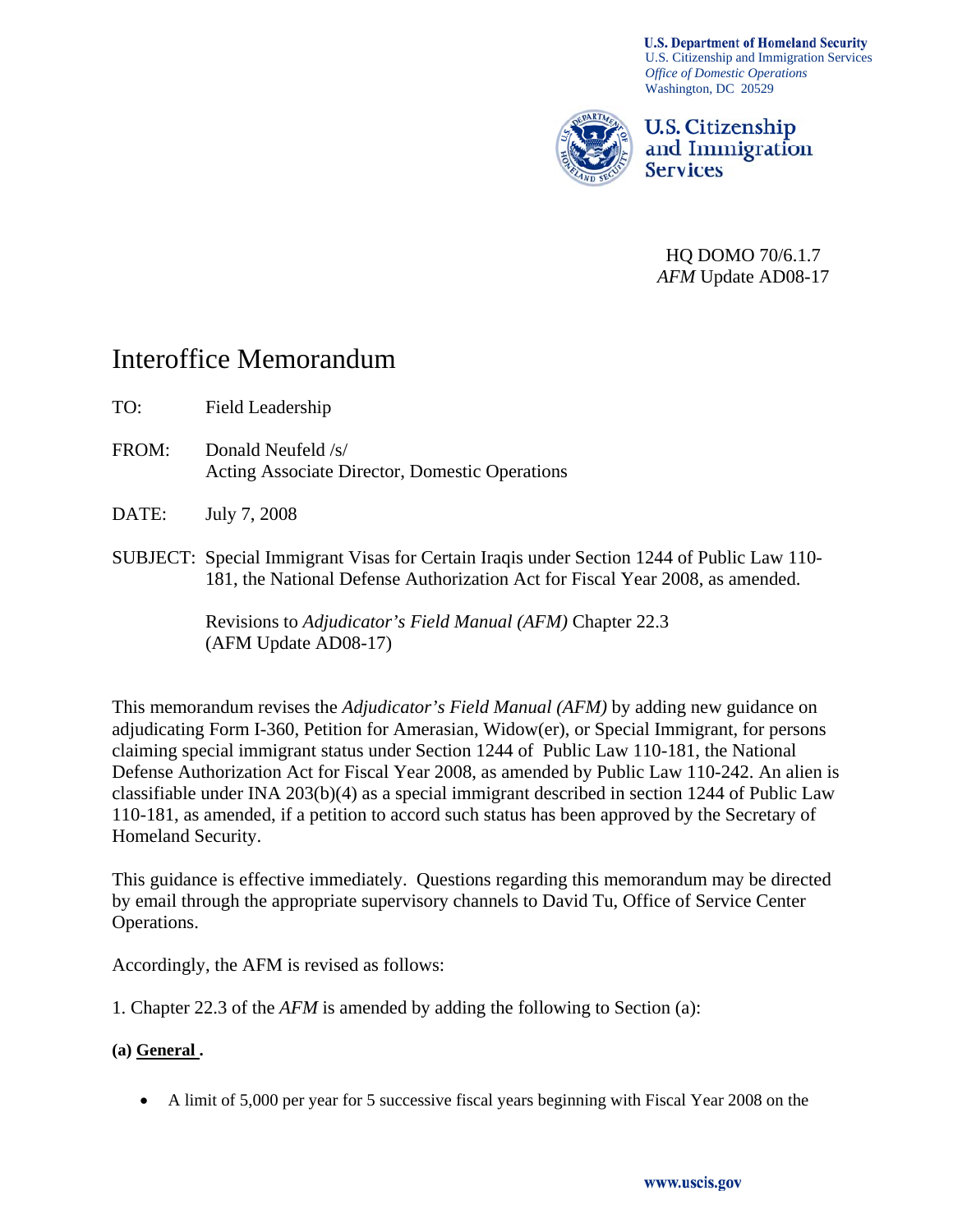## Page 2

number of Iraqi nationals who worked for on or on behalf of the U.S. Government in Iraq. If the numerical limitation is not reached during a given fiscal year, the numerical limit for the following fiscal year shall be increased by the amount of numbers that were unused; unused numbers from Fiscal Year 2012 may be used in Fiscal Year 2013.

2. Chapter 22.3 of the *AFM* is amended to add section (t) as follows:

## **(t) Iraqi Nationals Who Worked for or on Behalf of the U.S. Government in Iraq.**

## **(1) General.**

Section 1244 of Public Law 110-181, National Defense Authorization Act for Fiscal Year 2008, as amended by Public Law 110-242, creates a new special immigrant category under section  $101(a)(27)$  of the Immigration and Nationality Act (8 U.S.C. 1101(a)(27)) for Iraqi nationals who worked for or on behalf of the U.S. government in Iraq.

## **(2) Background.**

The Defense Authorization Act for Fiscal Year 2008, Public Law 110-181 was signed into law on January 28, 2008. Section 1244 of this legislation, as amended by section 1 of Public Law 110-242, entitled "Special Immigrant Status for Certain Iraqis" authorizes 5,000 special immigrant visas for Iraqi employees and contractors each year for fiscal years 2008 through 2012. This provision creates a new category of special immigrant visas for Iraqi nationals, who have provided faithful and valuable service to the U.S. Government, while employed by or on behalf of the U.S. Government in Iraq, for not less than one year beginning on or after March 20, 2003, and who have experienced or are experiencing an ongoing serious threat as a consequence of that employment.

#### **(3) Eligibility.**

To obtain approval of a petition for special immigrant status under section 1244 of Public Law 110-181, a self-petitioning alien must establish that he or she:

- (1) is a national of Iraq;
- (2) has been employed by, or on behalf of, the U. S. Government in Iraq, on or after March 20, 2003, for a period of not less than one year;
- (3) provided faithful and valuable service to the U.S. Government, which is documented in a recommendation from the U.S. citizen or national who is the alien's senior supervisor, or the U.S. citizen or national currently occupying that position, or a more senior U.S. citizen or national, if the alien's senior supervisor has left the employer or left Iraq. If it is not possible to obtain a recommendation from a supervisor who is a U.S. citizen or national, from the alien's senior supervisor, provided the U.S. citizen or national responsible for the contract cosigns the letter. The recommendation must be accompanied by the approval of the Chief of Mission (COM) or designee of the COM based upon an independent review of records maintained by the USG or hiring organization or entity to confirm employment and faithful and valuable service;
- (4) has experienced or is experiencing an ongoing serious threat as a consequence of the alien's employment by the U.S. Government, as documented by a risk assessment conducted by the COM or the designee of the COM;
- (5) has cleared a background check and appropriate screening as determined by the Secretary of Homeland Security; and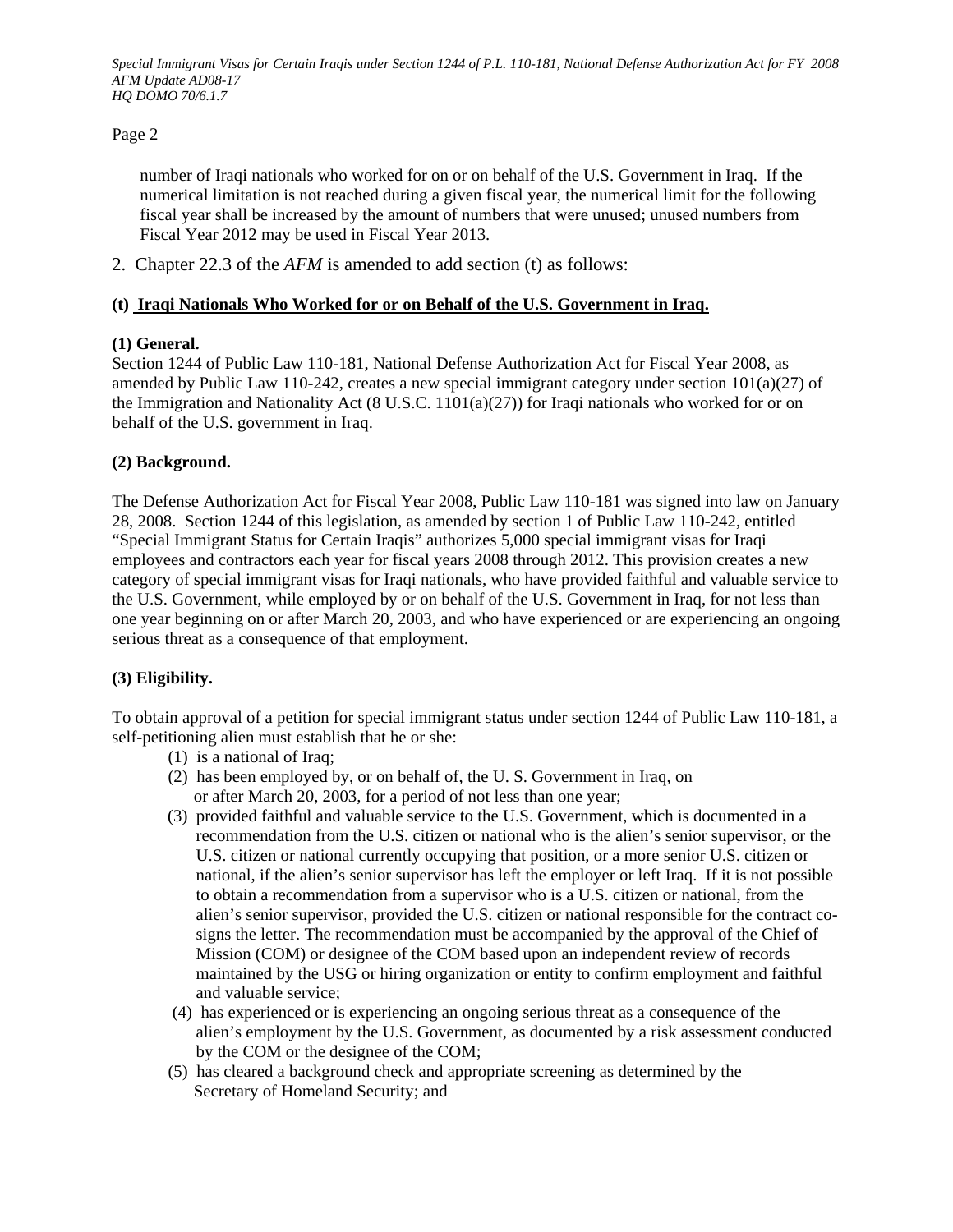Page 3

 (6) is otherwise eligible to receive an immigrant visa and is otherwise admissible to the United States for permanent residence. In the determination of such admissibility, the grounds for inadmissibility specified in INA 212(a)(4) (8 U.S.C.  $1182(a)(4)$ ) relating to "public charge" shall not apply.

## **(4) Spouses and Children.**

The spouse or child accompanying or following to join a principal immigrant may be accorded the same special immigrant classification as the principal alien. If the petition of the principal alien was revoked or terminated after its approval due to the death of the petitioning alien, the spouse or child is still eligible for a special immigrant visa. This provision is applicable to a petition under either section 1244 of P.L. 110-181 or section 1059 of the National Defense Authorization Act for FY 2006, as amended (P.L. 109- 163; 8 U.S.C. 1101 note), which included the alien as an accompanying spouse or child, and which, due to the death of the principal alien, was revoked or terminated; but would have been a basis for visa issuance<sup>[1](#page-2-0)</sup> if the principal alien had survived. Visas issued to derivative spouses and children do not count toward the cap of 5,000 special immigrant visas per year.

# **(5) Filing Requirements.**

(A) General.

 $\overline{a}$ 

An Iraqi national who has worked for or on behalf of the U.S. Government may file this petition on his/her own behalf. The petitioner must file Form I-360 with the Nebraska Service Center.

(B) Supporting Documentation.

Form I-360 must be filed with:

- (i) A copy of the applicant's passport, birth certificate or national identification card showing that the applicant is a national of Iraq, along with a certified English translation, if the document is in a foreign language.
- (ii) A positive recommendation from the U.S. citizen or national who is the applicant's senior supervisor or the U.S. citizen or national occupying the supervisor's position, or a more senior U.S. citizen or national if the senior supervisor has left the employer or has left Iraq, or if it is not possible to obtain a recommendation for a supervisor who is a U.S. citizen or national, from the alien's senior supervisor, provided the U.S. citizen or national responsible for the contract cosigns the letter, confirming employment of not less than one year beginning on or after March 20, 2003.
- (iii) Proof of risk assessment conducted by the Chief of Mission, Embassy Baghdad, or his or her designee, establishing that the alien has experienced or is experiencing an ongoing serious threat as a consequence of his or her employment by the U. S. Government;

<span id="page-2-0"></span> $1$  There is an inconsistency in the statutory language between the specific reference to "a petition for classification approved [that] was revoked or terminated or otherwise rendered null" (i.e., was previously approved) and the phrasing "would have been approved" (i.e., has not been previously approved). We interpret this to mean that the petition must have been approved prior to the principal alien's death, and that it may remain a basis for visa issuance despite the principal alien's death subsequent to petition approval, if the derivative family member is otherwise eligible.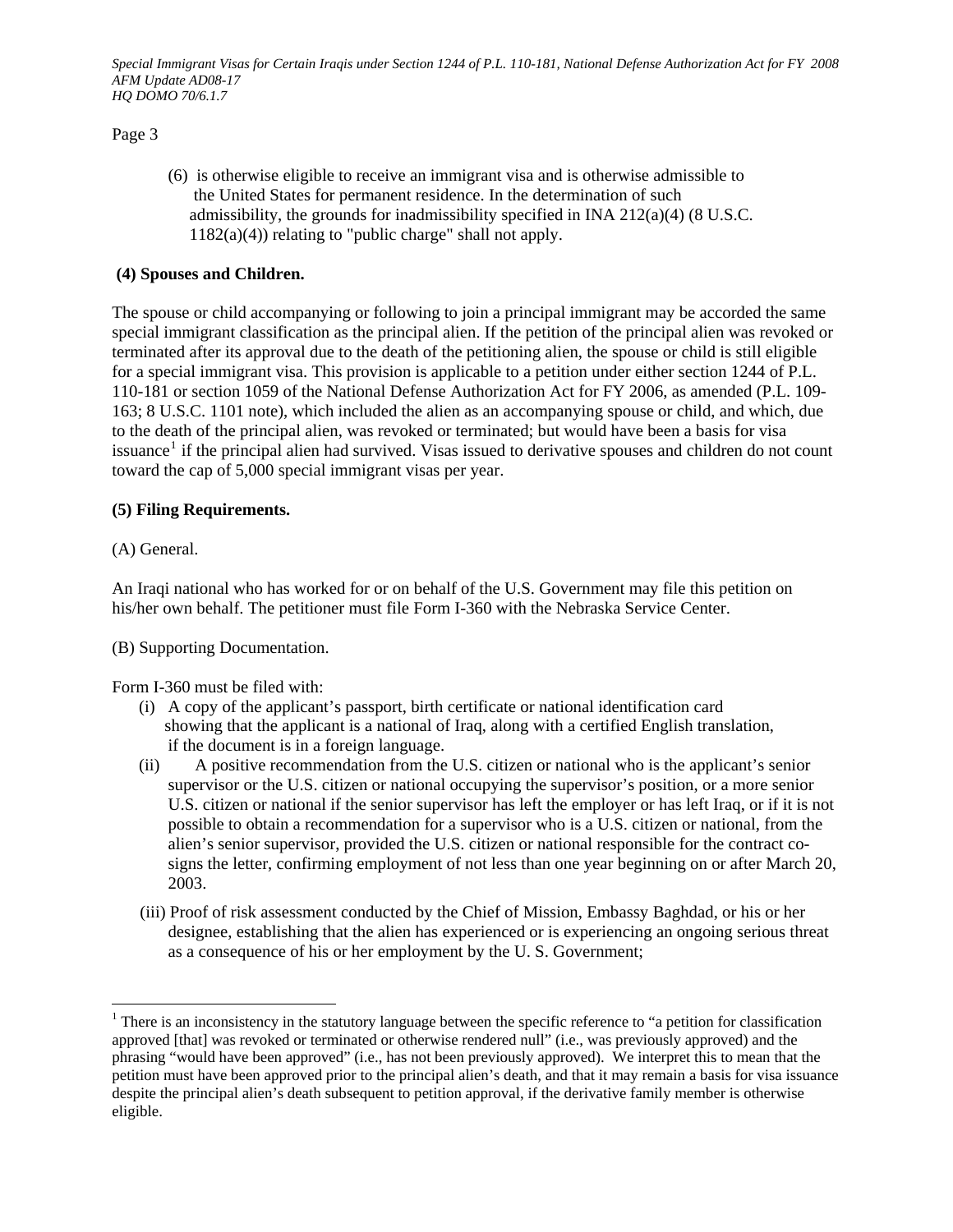Page 4

- (iv) Proof of an independent review of (ii) above conducted by the Chief of Mission, Embassy Baghdad, or his or her designee, of records maintained by the U.S. Government or hiring organization or entity, to confirm employment and faithful and valuable service to the U.S. Government.
- (v) If the petition is filed by an applicant in the United States, a copy of the front and back of the applicant's Form I-94, Arrival-Departure Record.

# (C) Classification Requested.

Petitioners under the section 1244 category should check box l, Special Immigrant Iraq National who was employed by or on behalf of the United States Government, in Part 2 of Form I-360. If an earlier form is used, petitioners should check box k, *Other, explain*, and write "Iraqi Worker" in the space provided.

(D) Fees.

There are no filing or biometric fees associated with this petition.

## **(6) Number of Visas that may be Issued.**

The total number of principal aliens who may be provided special immigrant status under this section may not exceed 5,000 per year for Fiscal Years 2008-2012. If the numerical limitation is not reached during a given fiscal year, the numerical limit for the following fiscal year shall be increased by the amount of numbers that were unused. If the numerical limitation for Fiscal Year 2012 is not reached, any unused numbers from that year may be used in Fiscal Year 2013. Numbers will not carry forward into Fiscal Year 2014.

#### **(7) Automatic Conversion for Approved Translators and Interpreters.**

A person with an approved petition for special immigrant status under section 1059 of the National Defense Authorization Act for Fiscal Year 2006 (8 U.S. C. 1101 note), for whom a visa under such section is not immediately available, is eligible for special immigrant status under section 1244 of Public Law 110-181, with respect to petitions that are filed on or before September 30, 2008. In such cases, the approval will be counted against available section 1244 visa numbers, but in all substantive respects eligibility is determined under section 1059 rather than under the different eligibility requirements of section 1244.

#### **(8) Eligibility to Adjust Status in the United States.**

Petitioners under this category may not file for adjustment of status concurrently. Section 245(c)(7) of the Immigration and Nationality Act (INA) provides that employment-based immigrants (including special immigrants) are ineligible to adjust status unless they are in a lawful nonimmigrant status. Petitioners who were/are paroled into the United States are not considered to be in lawful nonimmigrant status. Thus, an alien must have been lawfully admitted as a nonimmigrant, and must still be in lawful nonimmigrant status, in order to meet the requirement of section  $245(c)(7)$  of the Act. The beneficiary of an approved Form I-360 filed under section 1244, as amended, who is not currently in lawful nonimmigrant status may apply for adjustment of status only if some other provision of the Act or of DHS regulations permits the alien to do so. For example, if the alien was the beneficiary of a different immigrant visa petition that was filed on or before April 30, 2001, the Form I-360 under section 1244, as amended, may qualify as a